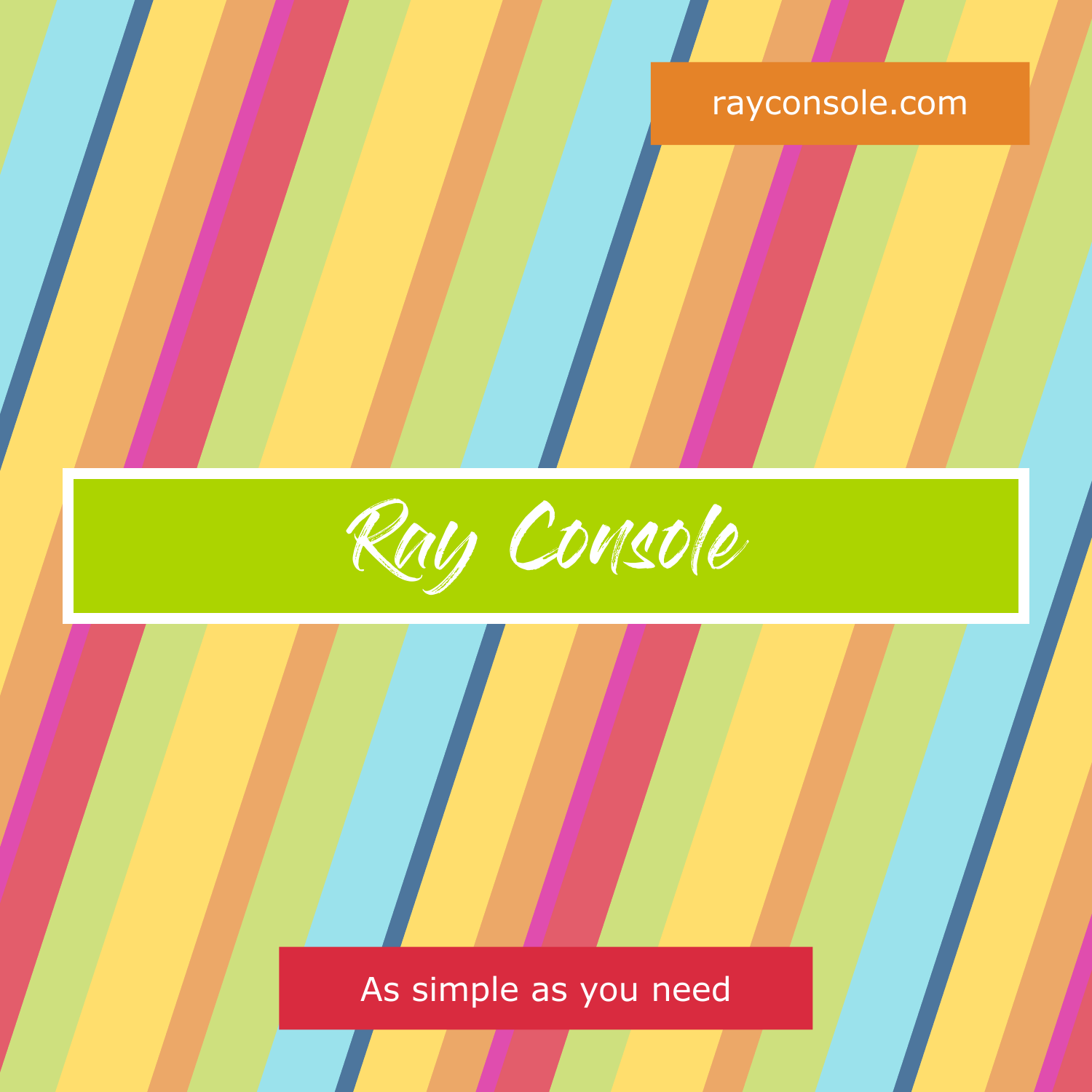

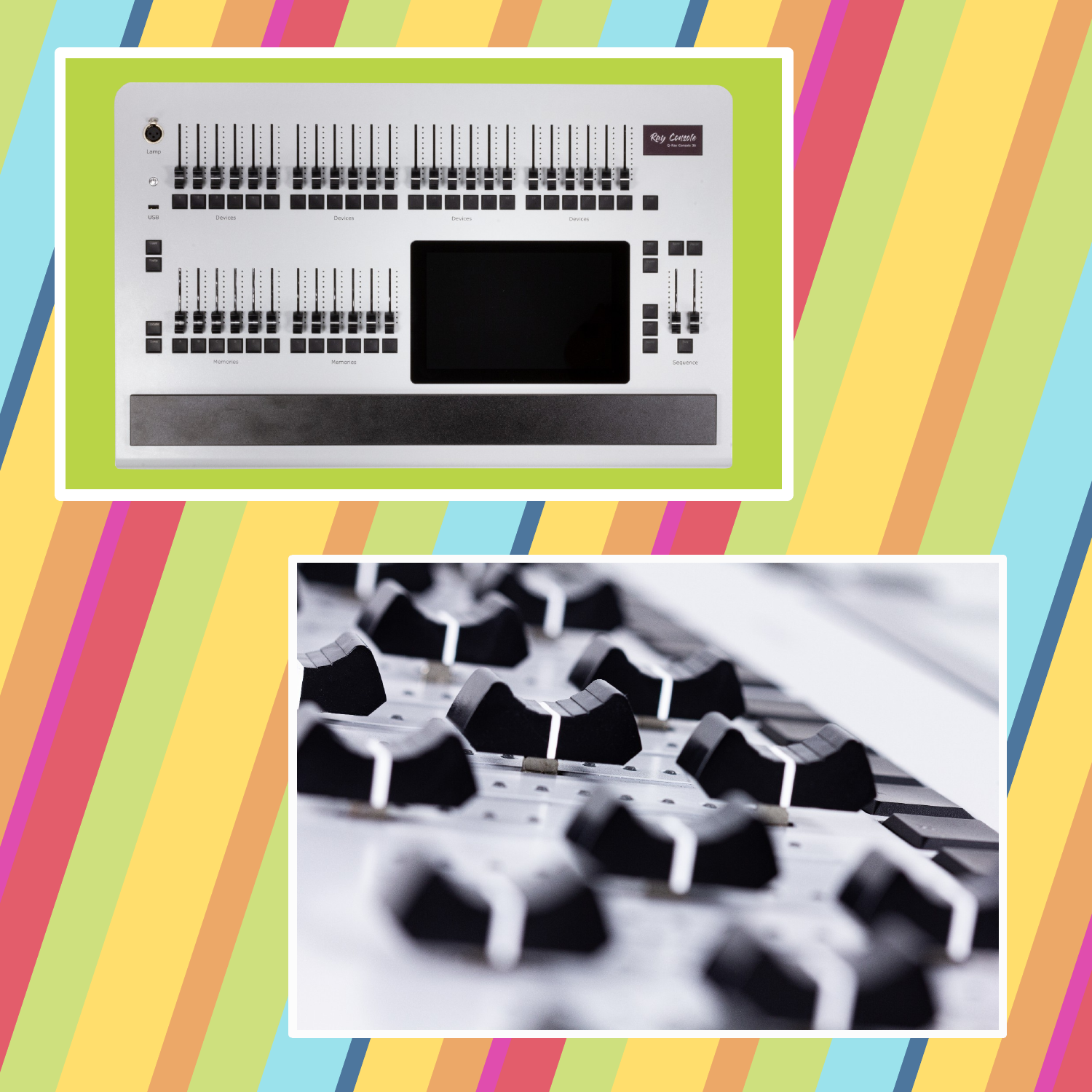## Q-Ray Console

The revolutionary new Q-Ray Console has hardware that is designed to last. The software has been built from scratch using the newest software development approaches and technologies. The entire design was done in Switzerland, the engineering in Poland and the production is in Europe.

#### Engineered to Last

- **Shielded by a 1.5mm steel housing**
- Armed with 38 / 26 high quality faders
- Buttons rated at 50 million cycles
- Guided by over 400 individual LEDs
- Stay connected with built-in WiFi
- **Proven XLR and R145 connectors**
- **Exclusive use of metal screws**

### Built to Adapt

- Support information is always up-to-date
- Automatic notifications about updates
- $\blacksquare$  Extend software with the module shop
- **Extend to 8 universes of DMX**
- Extend pages of devices and memories
- Add control of position, gobos and more
- **Filexible subscription or purchase options**

### Designed for Security

- **Management of access to settings**
- **Password secured settings area**
- **Quick and easy console lock**
- Restrict who loads and edits shows
- Back up shows to USB
- $\blacksquare$  Review before applying changes to patch
- Only updates software when you tell it

### Created for Today

- Software written completely from scratch
- Modern touch interface design
- Swipe, zoom and tap like on a phone
- **Quick responsive touch technology**
- Access rayconsole.com directly from the console to browse the latest features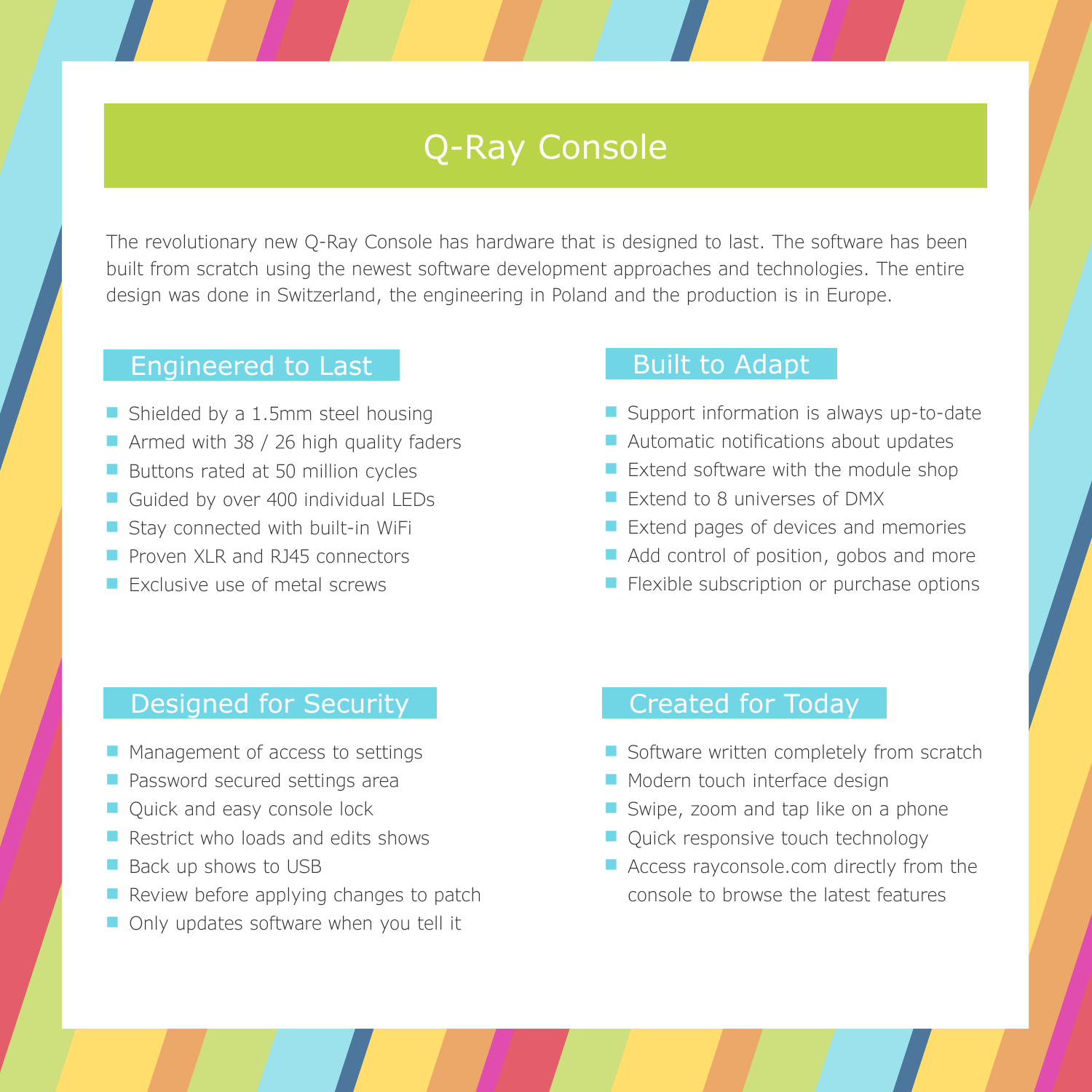### Choose your Console

The Q-Ray series comes in two sizes: the Q-Ray Console 36 and the Q-Ray Console 24. All consoles come with a 10" capacitive touch screen and the modular Ray Console software. Both consoles are built out of quality steel and are finished with a durable black hand rest for comfort.



### Q-Ray Console 24

- $\Box$  26 faders
	- 18 device faders
	- 6 memory faders
	- **Cross faders**
- 10.1" capacitive touch screen
- 3-Pin XLR for desk lamp
- $\blacksquare$  3 x USB 2.0 connectors
- $\Box$  2 x 5-Pin XLR for DMX
- Up to 4 Universes
- **Modular software**

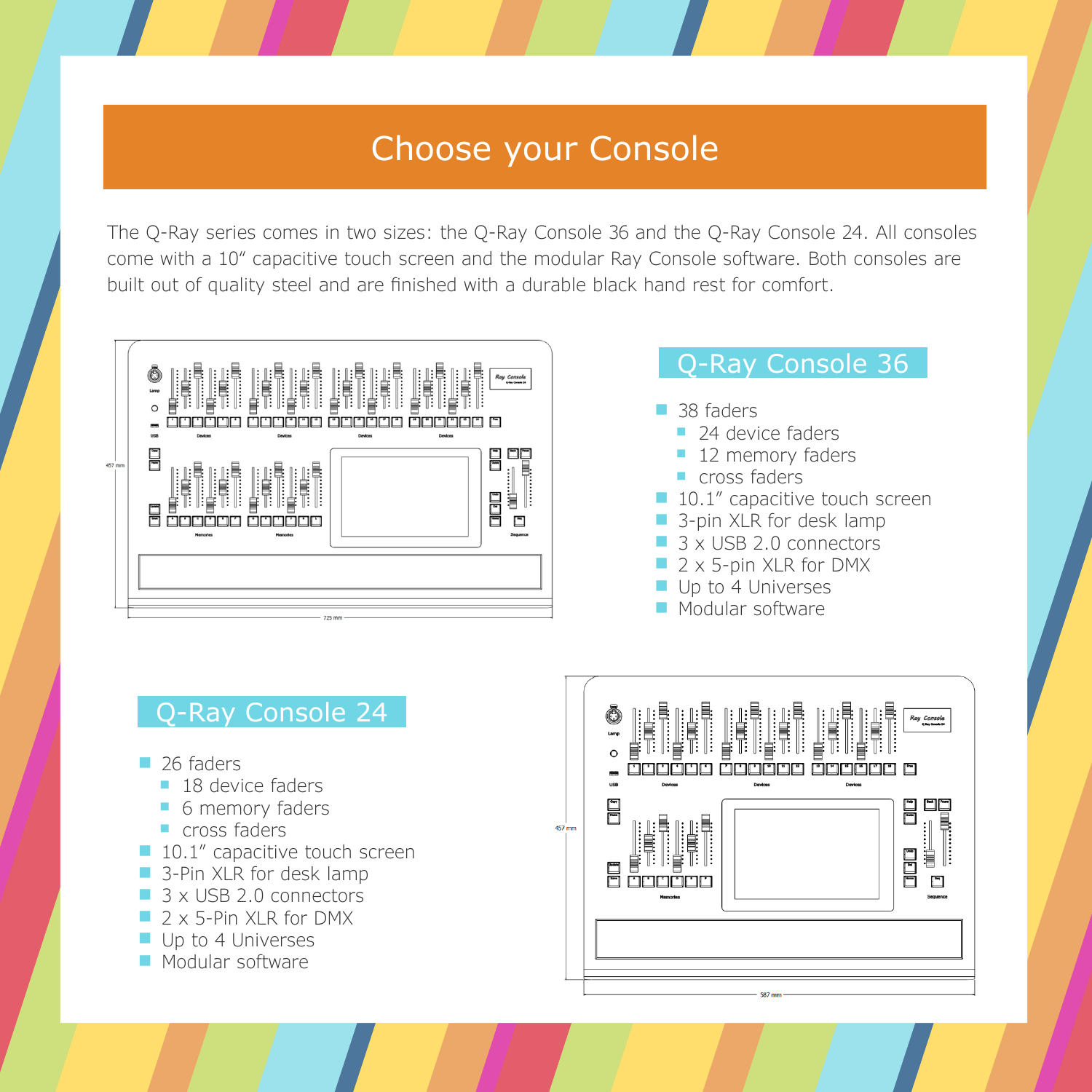### Choose your Modules

You can easily subscribe to or purchase software modules to extend the functions of your console. By adding the modules that you require, you can tailor the console to your needs, while not paying for features you don't need. Below are listed a couple popular modules. More at rayconsole.com



### Colour Control

Take control of your colour with the colour control module:

- **RGB Colour Picker**
- Recently selected colours
- **Tiles Colour Picker**
- **Smart conversion of selected** colours to device output
- **Smart selection management**

### 8 Settings Accounts

If you have a larger team of lighting technicians, you will need more settings accounts. Perhaps you also have external organisations that use the lighting system. Increase your control of who changes what on the system with two extra access profiles: Patch and Settings.